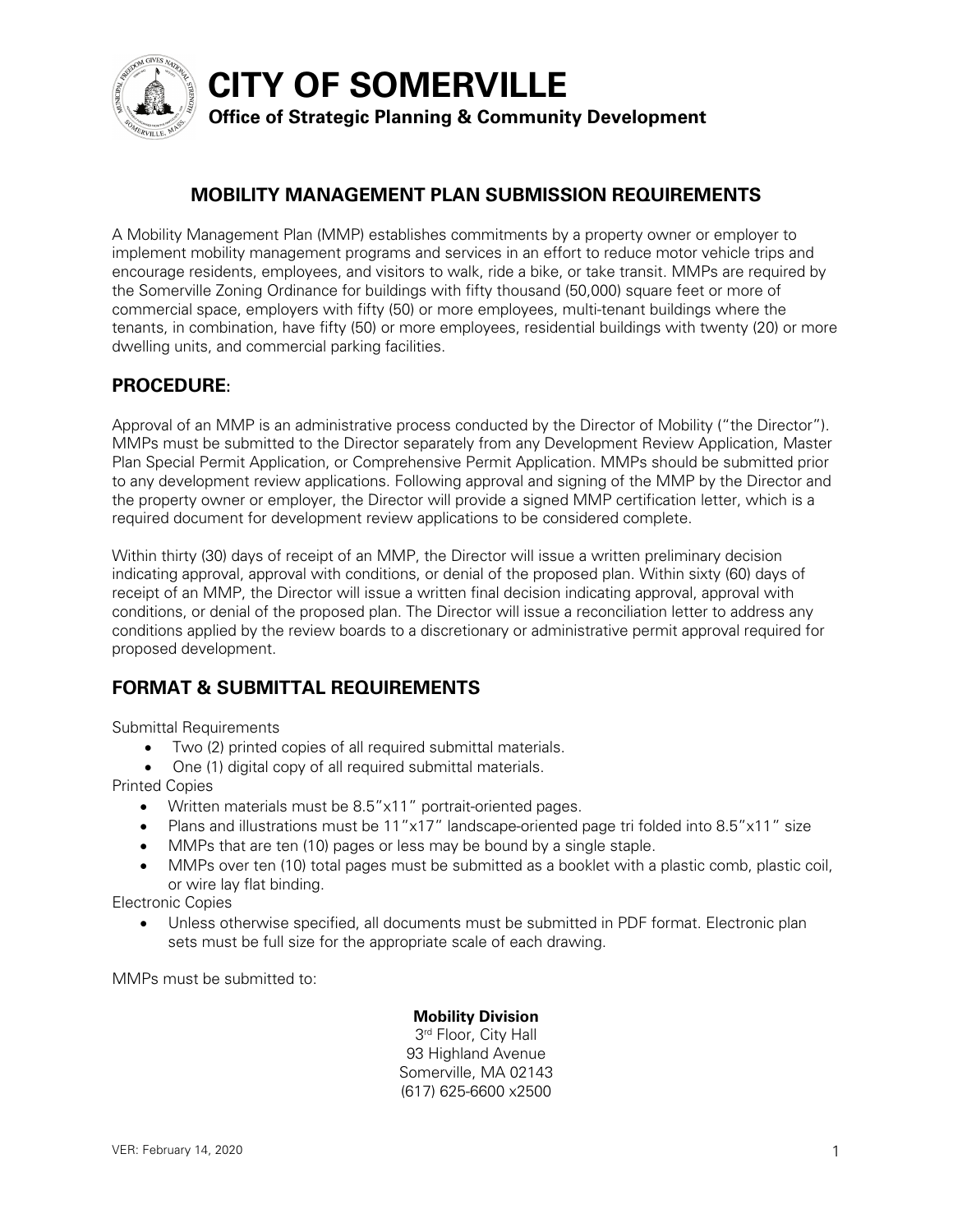### **REQUIRED INFORMATION:**

#### **Contact Information**

Provide the property address, property owner or company name, business address, telephone number, designated contact, and email address.

#### **Project Description**

Provide a description of the building or business subject to the MMP. Include the total commercial square footage, number of employees (by use category), and number of dwelling units by type. Identify the number of commercial parking spaces (by type), accessory parking spaces (by type), the pricing of motor vehicle parking spaces, long- and short-term bicycle parking spaces, and describe the loading and services operations for the building or business.

#### **Local Transportation**

Provide a description, map, and summary table of the transit services within walking distance of the development site. Identify the name (Green Line, 88, 90, EZRide, etc.), type of service (heavy rail, light rail, bus, etc.), origin and destination, ridership statistics, and headway times for each line or route on the summary table. Identify the nearest stop or station for each transit line or route, including the walking distance in feet and the average walking time for each stop or station from the principal entrance. Reference the most recent data and maps provided by the MBTA as necessary.

Provide a description and map of the local bicycle infrastructure servicing the development site. Reference official City of Somerville maps and other information as necessary.

### **Transportation Assumptions**

Summarize the estimated trip generation, current mode split, and parking demand identified in any Transportation Impact Study (TIS) completed for the building or use. If the MMP is for a single employer, survey information of current employees collected within the previous year may be substituted. If there is no TIS or survey information, provide a best estimate of trip generation, mode split, and parking demand for the building or use and identify the reasoning for the estimates. Trip data must be provided in table format, indicating daily and peak hour (entering/exiting) trip rates, adjustments, and summarized with project trips by mode. Existing condition modal splits must be based on the most recent U.S. Census journey-to-work data for the Census tract where the development site is located, unless an alternate is approved by the Director.

### **Trip Distribution**

Provide a site plan identifying the location of all motor vehicle parking, bicycle parking, principal entrances, and loading or services areas and visually identify the anticipated distribution of entering and existing trips by mode for all parking access points, principal entrances, and loading or service areas through surrounding intersections and along major transportation routes.

#### **Mobility Management Commitments**

Property owners and employers must commit to reasonable efforts to control the percentage of trips made to the development site by motor vehicle at 50% or less, consistent with SomerVision. The MMP must state this objective (or better) as the mode split goal for the building or use, along with a commitment to make reasonable efforts to achieve this goal. Identify the anticipated reduction in trips made by automobile from estimated existing conditions.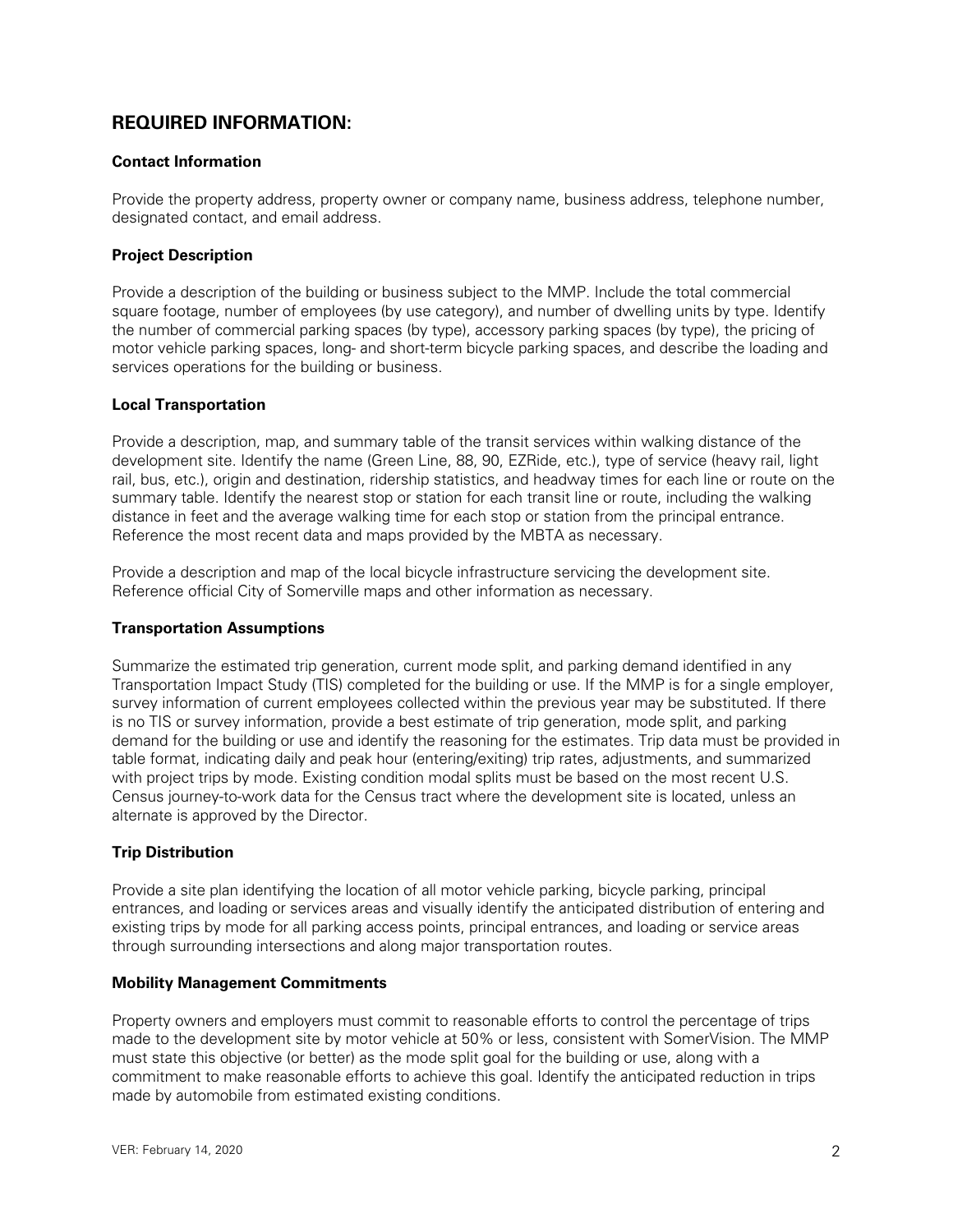Identify who, what, when, where, and how each required or voluntary program and service will be implemented by the property owner or employer. For property owners, describe the programs and services future tenants will be held to through lease agreements and provide sample text of the proposed lease agreement. If information regarding program or service implementation is not yet known, provide commitments to identify the program details and an implementation schedule or timeline with milestones for when those outstanding questions will be answered.

Property owners of buildings with fifty thousand (50,000) square feet or more of commercial space and multi-tenant buildings where the tenants, in combination, may have fifty (50) or more employees *must provide* the following for their tenants:

- An on-site transportation coordinator for the building
- An annual mobility management educational meeting for tenants and their employees
- Posted mobility management information
- Distributed mobility management information, and
- Un-bundled parking (spaces rented, leased, or sold as an option rather than a requirement of the rental, lease, or purchase of a dwelling unit or non-residential floor space).

Property owners of buildings with fifty thousand (50,000) sf or more of commercial space and owners of multi-tenant buildings where the tenants, in combination, have fifty (50) or more employees must *require future tenants* to provide the following through lease agreements:

- Qualified transportation fringe benefits for employees, and
- A guaranteed ride home program for employees.

Commercial uses (*future tenants*) with fifty (50) or more employees *must provide* the following:

- An on-site transportation coordinator for the business,
- An annual mobility management education meeting for employees,
- Posted mobility management information,
- Distributed mobility management information,
- Qualified transportation fringe benefits for employees, and
- A guaranteed ride home program for employees.

Hotel or hostel uses *must provide* the following:

Shuttle services.

Commercial parking uses must provide the following:

- Preferential parking locations for carpool/vanpool vehicles, and
- Posted mobility management information.

Property owners of a residential building with twenty (20) or more dwelling units *must provide* the following:

- Posted mobility management information,
- Distributed mobility management information, and
- Unbundled parking (spaces rented, leased, or sold as an option rather than a requirement of the rental, lease, or purchase of a dwelling unit or non-residential floor space).

#### **Monitoring and Annual Reporting**

Property owners and employers must commit to annual reporting and monitoring and to implement adjustments to existing programs and services or additional programs and services if annual monitoring and reporting identifies a shortfall in meeting the MMP's commitments. Describe the anticipated methodology for future surveys, counts, and other reporting instruments that will be used to ascertain the level of success of implemented mobility management programs & services including, but not limited to, the following: